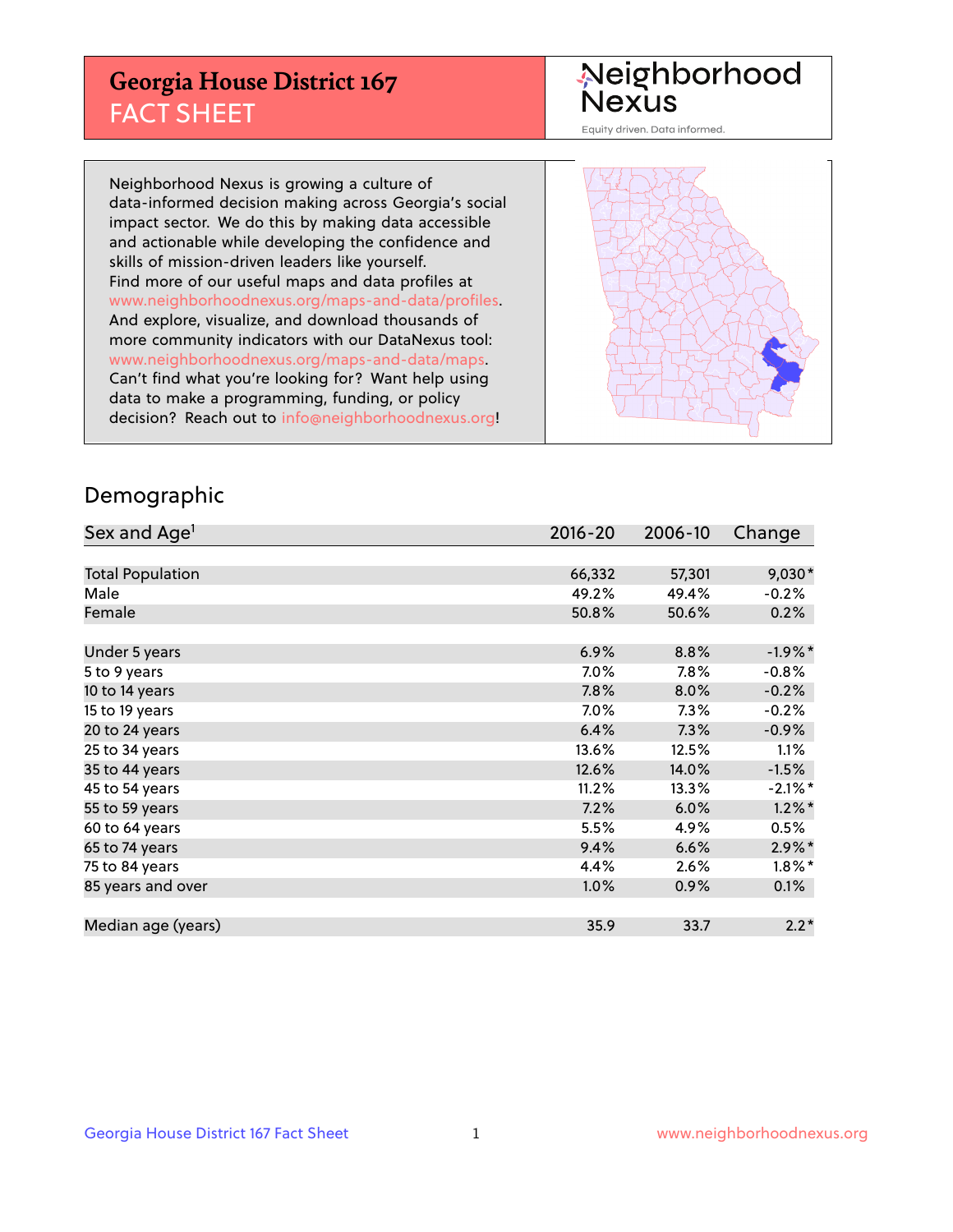## Demographic, continued...

| Race <sup>2</sup>                                            | $2016 - 20$ | 2006-10 | Change     |
|--------------------------------------------------------------|-------------|---------|------------|
| <b>Total population</b>                                      | 66,332      | 57,301  | $9,030*$   |
| One race                                                     | 95.3%       | 98.1%   | $-2.8\%$ * |
| White                                                        | 67.1%       | 71.2%   | $-4.1\%$ * |
| <b>Black or African American</b>                             | 23.1%       | 23.7%   | $-0.5%$    |
| American Indian and Alaska Native                            | 0.3%        | 0.2%    | 0.1%       |
| Asian                                                        | 1.1%        | 0.8%    | 0.2%       |
| Native Hawaiian and Other Pacific Islander                   | 0.2%        | 0.0%    | 0.2%       |
| Some other race                                              | 3.5%        | 2.2%    | $1.3\%$ *  |
| Two or more races                                            | 4.7%        | 1.9%    | $2.8\%$ *  |
| Race alone or in combination with other race(s) <sup>3</sup> | $2016 - 20$ | 2006-10 | Change     |
| <b>Total population</b>                                      | 66,332      | 57,301  | $9,030*$   |
| White                                                        | 70.7%       | 72.9%   | $-2.2%$    |
| <b>Black or African American</b>                             | 25.6%       | 24.9%   | 0.8%       |
| American Indian and Alaska Native                            | 0.9%        | 0.5%    | 0.4%       |
| Asian                                                        | 2.4%        | 1.2%    | $1.3\%$ *  |
| Native Hawaiian and Other Pacific Islander                   | 0.4%        | 0.0%    | 0.4%       |
| Some other race                                              | 4.8%        | 2.5%    | $2.3\%$ *  |
|                                                              |             |         |            |
| Hispanic or Latino and Race <sup>4</sup>                     | $2016 - 20$ | 2006-10 | Change     |
| Total population                                             | 66,332      | 57,301  | $9,030*$   |
| Hispanic or Latino (of any race)                             | 8.7%        | 7.0%    | $1.7\%$ *  |
| Not Hispanic or Latino                                       | 91.3%       | 93.0%   | $-1.7\%$ * |
| White alone                                                  | 63.2%       | 66.9%   | $-3.7\%$ * |
| Black or African American alone                              | 23.0%       | 23.5%   | $-0.5%$    |
| American Indian and Alaska Native alone                      | 0.3%        | 0.1%    | 0.1%       |
| Asian alone                                                  | 1.1%        | 0.8%    | 0.3%       |
| Native Hawaiian and Other Pacific Islander alone             | 0.2%        | 0.0%    | 0.2%       |
| Some other race alone                                        | 0.3%        | 0.2%    | 0.1%       |
| Two or more races                                            | 3.3%        | 1.5%    | $1.8\%$ *  |
| U.S. Citizenship Status <sup>5</sup>                         | $2016 - 20$ | 2006-10 | Change     |
|                                                              |             |         |            |
| Foreign-born population                                      | 2,530       | 1,968   | 562        |
| Naturalized U.S. citizen                                     | 51.9%       | 35.9%   | 16.0%*     |
| Not a U.S. citizen                                           | 48.1%       | 64.1%   | $-16.0%$   |
| Citizen, Voting Age Population <sup>6</sup>                  | $2016 - 20$ | 2006-10 | Change     |
| Citizen, 18 and over population                              | 48,220      | 39,849  | 8,371*     |
| Male                                                         | 48.6%       | 48.9%   | $-0.3%$    |
| Female                                                       | 51.4%       | 51.1%   | 0.3%       |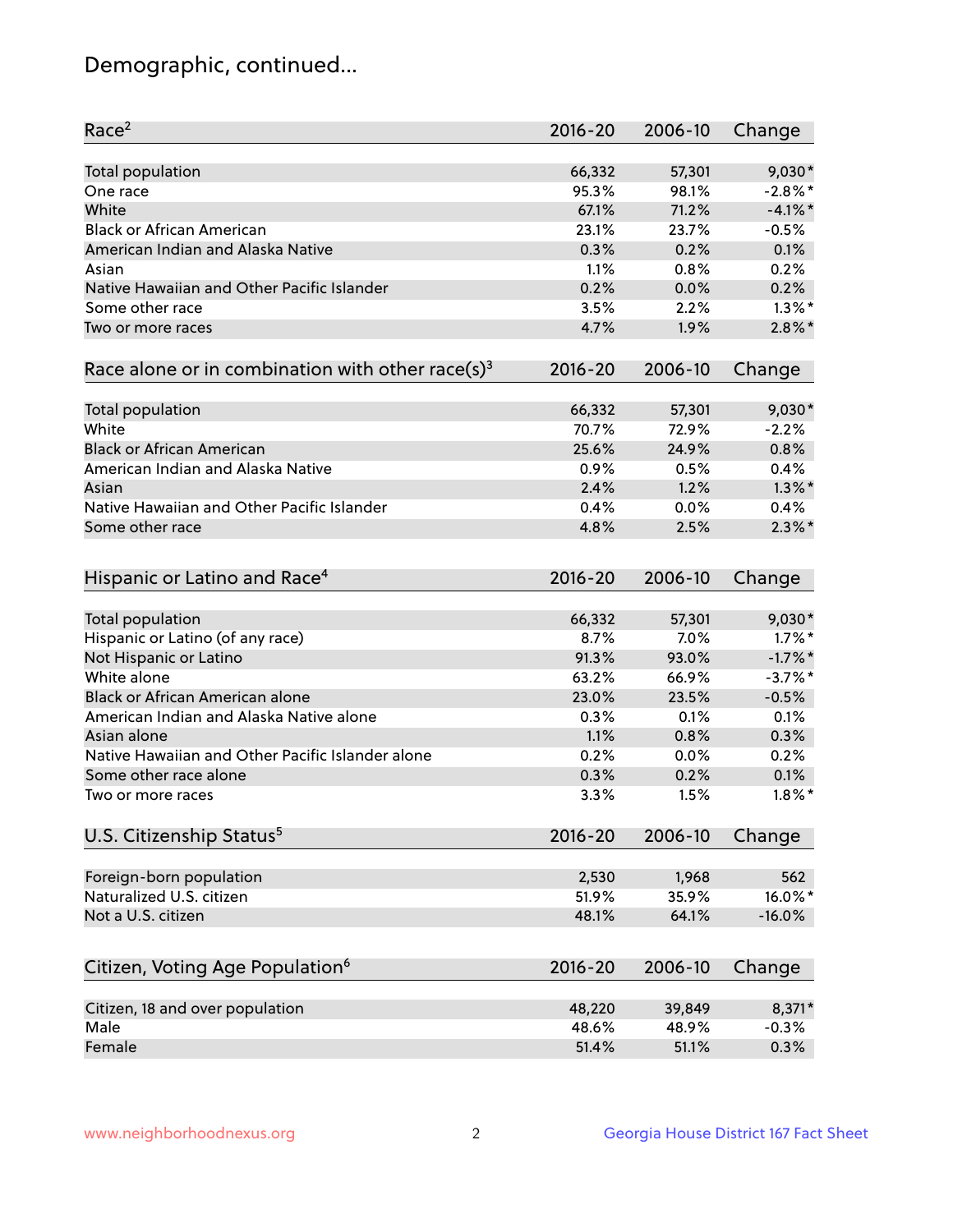#### Economic

| Income <sup>7</sup>                                 | $2016 - 20$ | 2006-10 | Change     |
|-----------------------------------------------------|-------------|---------|------------|
|                                                     |             |         |            |
| All households                                      | 23,586      | 20,745  | $2,841*$   |
| Less than \$10,000                                  | 5.7%        | 8.8%    | $-3.2\%$ * |
| \$10,000 to \$14,999                                | 4.7%        | 6.2%    | $-1.5%$    |
| \$15,000 to \$24,999                                | 11.5%       | 12.5%   | $-1.1%$    |
| \$25,000 to \$34,999                                | 10.0%       | 13.5%   | $-3.6\%$ * |
| \$35,000 to \$49,999                                | 14.3%       | 15.3%   | $-1.0%$    |
| \$50,000 to \$74,999                                | 18.4%       | 21.4%   | $-3.0%$    |
| \$75,000 to \$99,999                                | 14.2%       | 11.4%   | $2.9\%$ *  |
| \$100,000 to \$149,999                              | 15.0%       | 7.5%    | $7.6\%$ *  |
| \$150,000 to \$199,999                              | 3.7%        | 2.4%    | 1.4%       |
| \$200,000 or more                                   | 2.4%        | 1.0%    | 1.4%       |
| Median household income (dollars)                   | 54,636      | 44,205  | 10,431*    |
| Mean household income (dollars)                     | 68,090      | 53,757  | 14,333*    |
| With earnings                                       | 75.1%       | 79.8%   | $-4.7%$ *  |
| Mean earnings (dollars)                             | 66,622      | 52,851  | 13,771*    |
| <b>With Social Security</b>                         | 35.4%       | 28.9%   | $6.4\%$ *  |
| Mean Social Security income (dollars)               | 18,698      | 14,659  | 4,039*     |
| With retirement income                              | 24.1%       | 17.7%   | $6.4\%$ *  |
| Mean retirement income (dollars)                    | 25,893      | 19,862  | $6,031*$   |
| With Supplemental Security Income                   | 6.9%        | 3.4%    | $3.5%$ *   |
| Mean Supplemental Security Income (dollars)         | 8,370       | 6,278   | 2,092      |
| With cash public assistance income                  | 1.1%        | 0.6%    | 0.6%       |
| Mean cash public assistance income (dollars)        | 301         | 5,107   | $-4,805$   |
| With Food Stamp/SNAP benefits in the past 12 months | 14.3%       | 9.9%    | 4.3%*      |
|                                                     |             |         |            |
| Families                                            | 17,078      | 15,126  | $1,952*$   |
| Less than \$10,000                                  | 4.1%        | 5.3%    | $-1.3%$    |
| \$10,000 to \$14,999                                | 2.2%        | 3.4%    | $-1.2%$    |
| \$15,000 to \$24,999                                | 8.5%        | 11.2%   | $-2.6%$    |
| \$25,000 to \$34,999                                | 8.2%        | 12.6%   | $-4.4\%$ * |
| \$35,000 to \$49,999                                | 14.7%       | 15.8%   | $-1.2%$    |
| \$50,000 to \$74,999                                | 19.6%       | 25.0%   | $-5.4\%$ * |
| \$75,000 to \$99,999                                | 17.5%       | 12.9%   | 4.7%*      |
| \$100,000 to \$149,999                              | 17.6%       | 9.5%    | $8.1\%$ *  |
| \$150,000 to \$199,999                              | 4.5%        | 3.1%    | 1.4%       |
| \$200,000 or more                                   | 3.1%        | 1.2%    | 2.0%       |
| Median family income (dollars)                      | 64,732      | 51,384  | 13,348*    |
| Mean family income (dollars)                        | 76,840      | 61,025  | 15,815*    |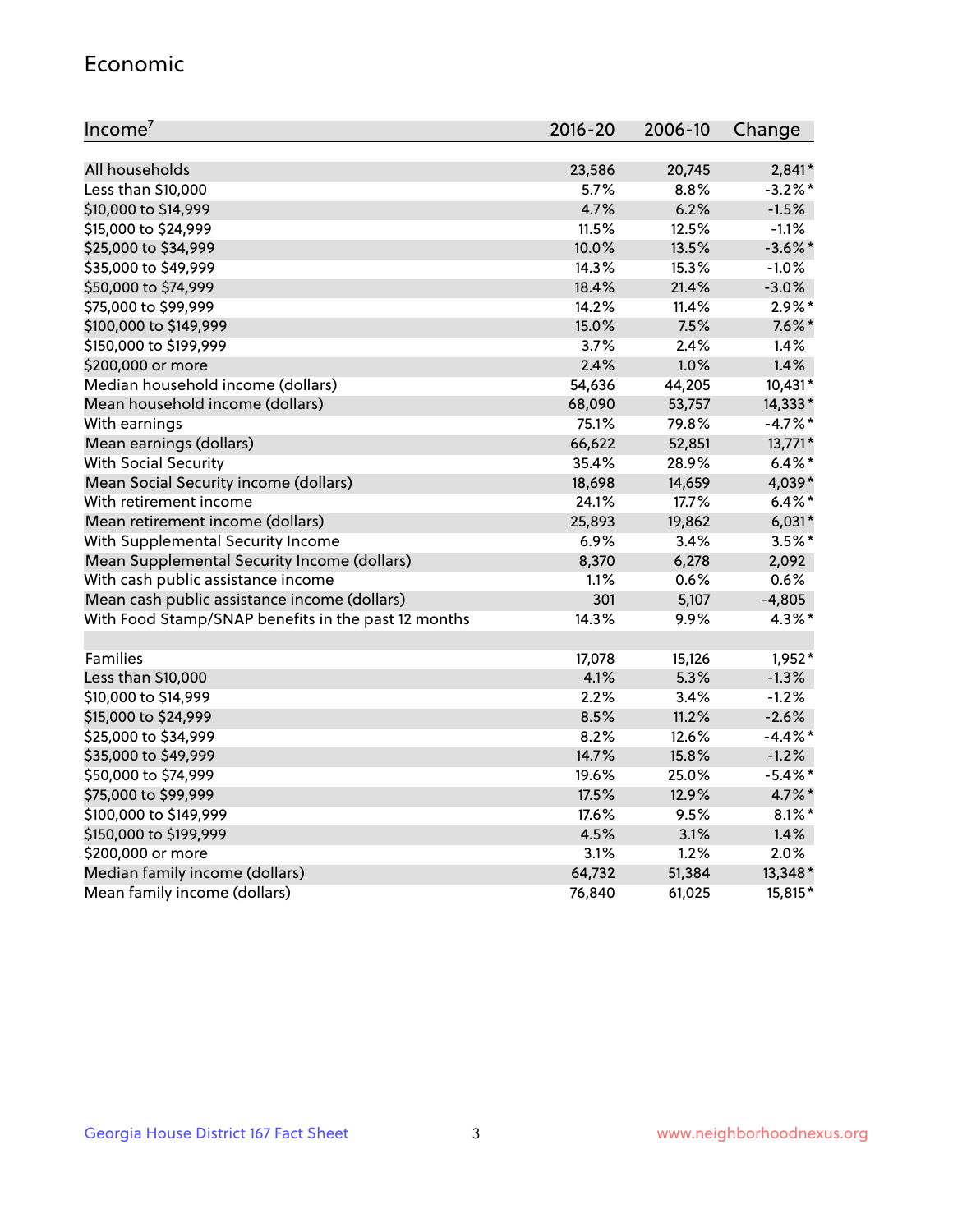## Economic, continued...

| Income, continued <sup>8</sup>                           | 2016-20 | 2006-10 | Change   |
|----------------------------------------------------------|---------|---------|----------|
|                                                          |         |         |          |
| Nonfamily households                                     | 6,508   | 5,619   | 889*     |
| Median nonfamily income (dollars)                        | 27,207  | 24,638  | 2,568*   |
| Mean nonfamily income (dollars)                          | 40,533  | 32,267  | 8,266*   |
|                                                          |         |         |          |
| Median earnings for workers (dollars)                    | 31,741  | 25,947  | 5,794*   |
| Median earnings for male full-time, year-round workers   | 42,807  | 36,636  | $6,171*$ |
| (dollars)                                                |         |         |          |
| Median earnings for female full-time, year-round workers | 37,727  | 29,694  | 8,033*   |
| (dollars)                                                |         |         |          |
|                                                          |         |         |          |
| Per capita income (dollars)                              | 25,420  | 19,846  | $5,574*$ |
|                                                          |         |         |          |
| Families and People Below Poverty Level <sup>9</sup>     | 2016-20 | 2006-10 | Change   |
|                                                          |         |         |          |
| <b>All families</b>                                      | 9.7%    | 11.1%   | $-1.4%$  |
| With related children under 18 years                     | 14.9%   | 17.6%   | $-2.7%$  |
| With related children under 5 years only                 | 3.7%    | 18.3%   | $-14.6%$ |
| Married couple families                                  | 4.7%    | 4.8%    | $-0.1%$  |
| With related children under 18 years                     | 5.8%    | 6.3%    | $-0.4%$  |
| With related children under 5 years only                 | 0.0%    | 8.9%    | $-8.8%$  |
| Families with female householder, no husband present     | 27.1%   | 37.3%   | $-10.2%$ |
| With related children under 18 years                     | 40.6%   | 44.7%   | $-4.1%$  |
| With related children under 5 years only                 | 20.6%   | 40.8%   | $-20.2%$ |
|                                                          |         |         |          |
| All people                                               | 15.3%   | 14.9%   | 0.4%     |
| Under 18 years                                           | 19.9%   | 21.6%   | $-1.7%$  |
| Related children under 18 years                          | 19.0%   | 21.2%   | $-2.2%$  |
| Related children under 5 years                           | 15.1%   | 22.2%   | $-7.1%$  |
| Related children 5 to 17 years                           | 20.4%   | 20.8%   | $-0.4%$  |
| 18 years and over                                        | 13.7%   | 12.2%   | 1.5%     |
| 18 to 64 years                                           | 15.2%   | 12.2%   | 3.0%     |
| 65 years and over                                        | 7.6%    | 12.1%   | $-4.5%$  |
| People in families                                       | 12.0%   | 12.7%   | $-0.7%$  |
| Unrelated individuals 15 years and over                  | 32.7%   | 28.9%   | 3.9%     |
|                                                          |         |         |          |
| Non-Hispanic white people                                | 13.7%   | 13.0%   | 0.7%     |
| Black or African-American people                         | 15.7%   | 19.0%   | $-3.3%$  |
| Asian people                                             | 9.7%    | 1.4%    | 8.4%     |
| Hispanic or Latino people                                | 27.1%   | 19.3%   | 7.9%     |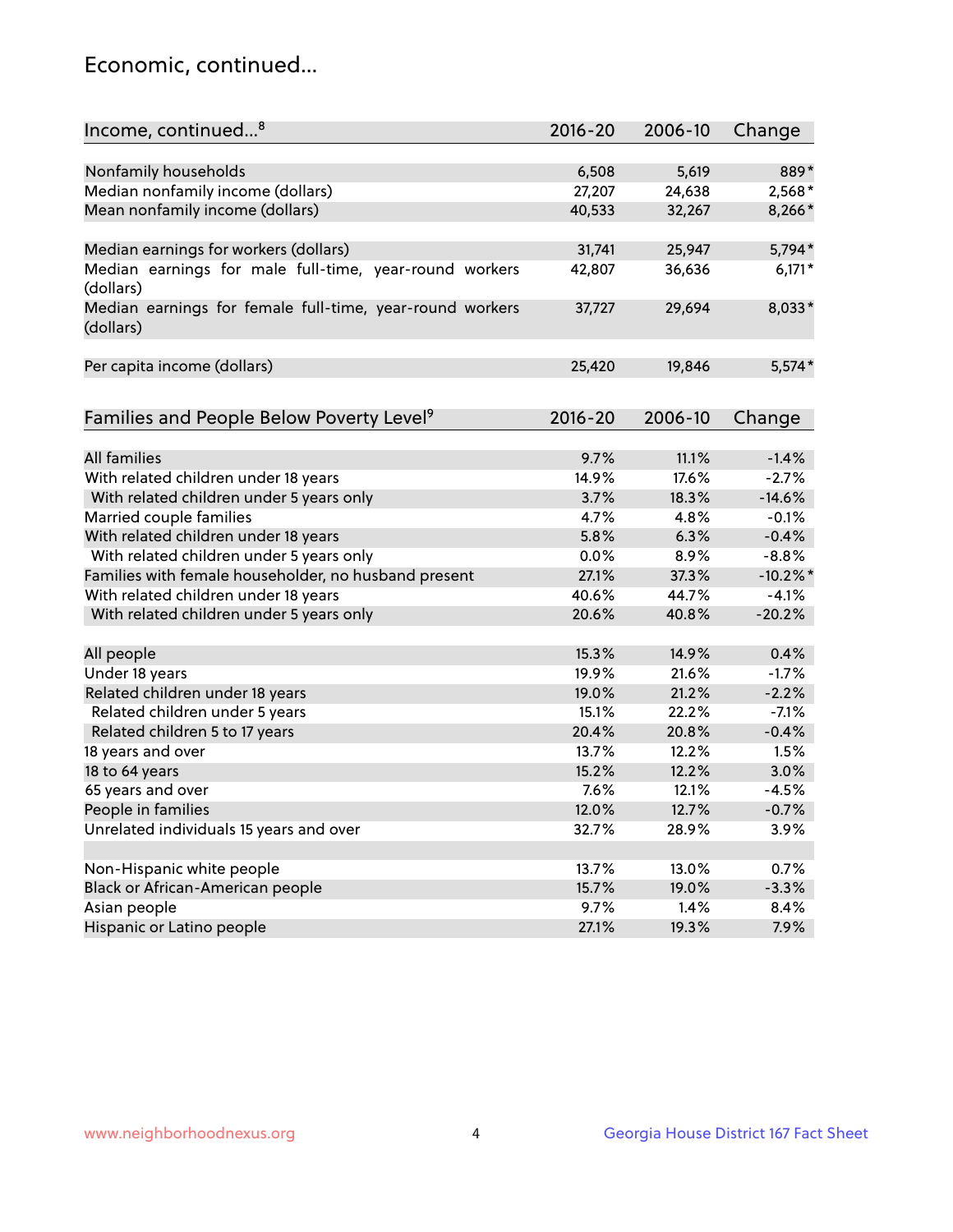## Employment

| Employment Status <sup>10</sup>                                                               | $2016 - 20$ | 2006-10 | Change     |
|-----------------------------------------------------------------------------------------------|-------------|---------|------------|
|                                                                                               |             |         |            |
| Population 16 years and over                                                                  | 50,977      | 42,482  | 8,495*     |
| In labor force                                                                                | 59.2%       | 63.9%   | $-4.7%$ *  |
| Civilian labor force                                                                          | 54.6%       | 60.2%   | $-5.6\%$ * |
| Employed                                                                                      | 50.8%       | 55.1%   | $-4.3\%$ * |
| Unemployed                                                                                    | 3.8%        | 5.1%    | $-1.3%$    |
| <b>Armed Forces</b>                                                                           | 4.6%        | 3.6%    | 0.9%       |
| Not in labor force                                                                            | 40.8%       | 36.1%   | 4.7%*      |
| Civilian labor force                                                                          | 27,823      | 25,578  | $2,245*$   |
| <b>Unemployment Rate</b>                                                                      | 6.9%        | 8.4%    | $-1.5%$    |
|                                                                                               |             |         |            |
| Females 16 years and over                                                                     | 26,263      | 21,598  | $4,664*$   |
| In labor force                                                                                | 51.9%       | 56.1%   | $-4.3%$    |
| Civilian labor force                                                                          | 51.2%       | 55.3%   | $-4.1%$    |
| Employed                                                                                      | 48.0%       | 50.9%   | $-2.9%$    |
| Own children of the householder under 6 years                                                 | 4,825       | 5,613   | $-788$     |
| All parents in family in labor force                                                          | 62.5%       | 60.5%   | 2.0%       |
|                                                                                               |             |         |            |
| Own children of the householder 6 to 17 years                                                 | 10,540      | 9,925   | 615        |
| All parents in family in labor force                                                          | 67.1%       | 69.7%   | $-2.6%$    |
|                                                                                               |             |         |            |
| Industry <sup>11</sup>                                                                        | $2016 - 20$ | 2006-10 | Change     |
|                                                                                               |             |         |            |
| Civilian employed population 16 years and over                                                | 25,895      | 23,424  | $2,472*$   |
| Agriculture, forestry, fishing and hunting, and mining                                        | 1.2%        | 2.4%    | $-1.2%$    |
| Construction                                                                                  | 8.4%        | 12.2%   | $-3.8\%$ * |
| Manufacturing                                                                                 | 8.8%        | 9.6%    | $-0.9%$    |
| Wholesale trade                                                                               | 2.5%        | 1.6%    | 0.8%       |
| Retail trade                                                                                  | 13.4%       | 10.8%   | $2.7\%$ *  |
| Transportation and warehousing, and utilities                                                 | 5.9%        | 5.4%    | 0.4%       |
| Information                                                                                   | 1.0%        | 1.7%    | $-0.7%$    |
| Finance and insurance, and real estate and rental and leasing                                 | 4.0%        | 2.9%    | $1.0\%$    |
| Professional, scientific, and management, and administrative<br>and waste management services | 11.8%       | 6.0%    | 5.9%*      |
| Educational services, and health care and social assistance                                   | 20.7%       | 18.8%   | 2.0%       |
| Arts, entertainment, and recreation, and accommodation and                                    | 8.3%        | 10.9%   | $-2.6\%$ * |
| food services                                                                                 |             |         |            |
| Other services, except public administration                                                  | 5.8%        | 6.7%    | $-0.9%$    |
| Public administration                                                                         | 8.2%        | 11.0%   | $-2.8\%$ * |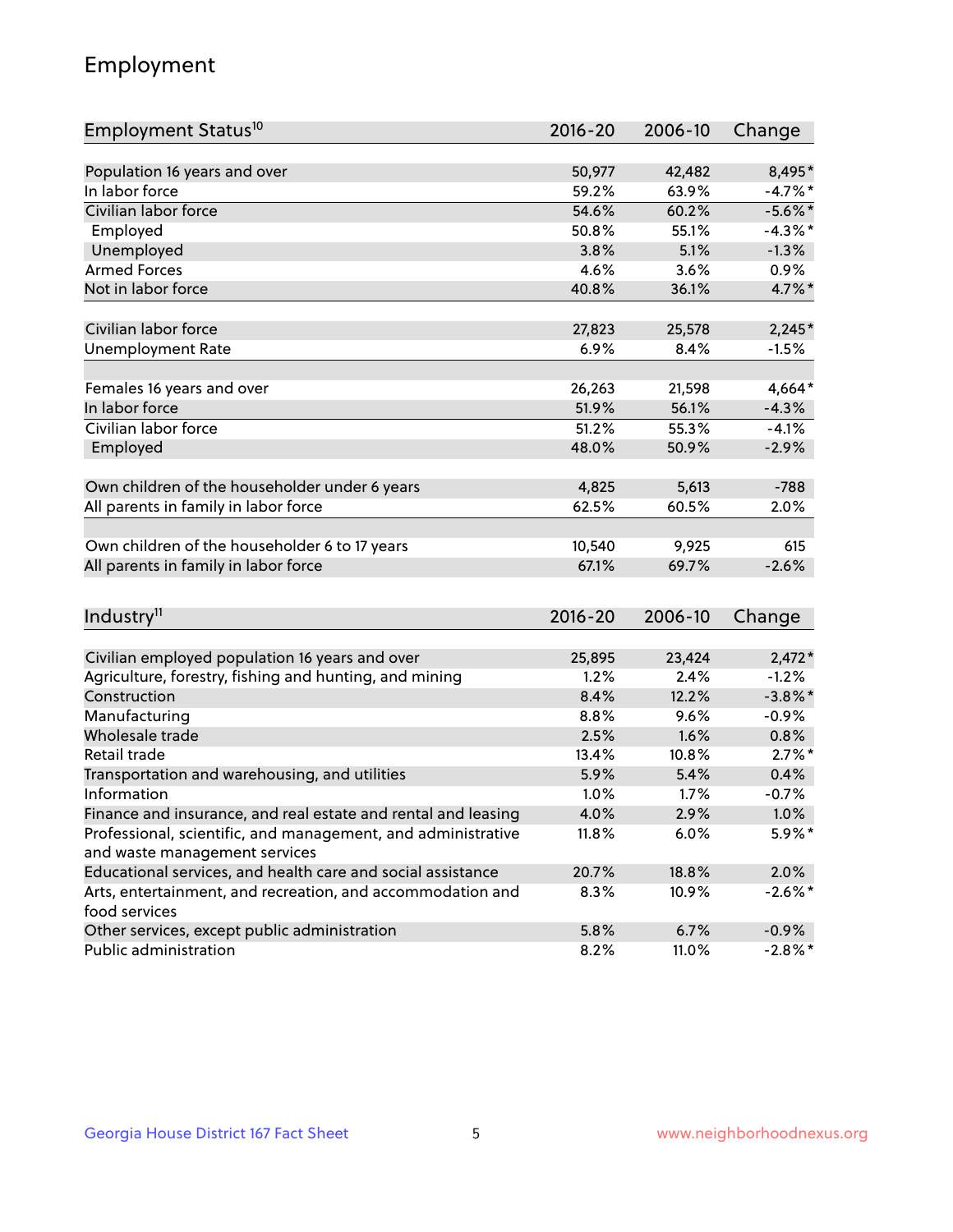## Employment, continued...

| Occupation <sup>12</sup>                                                    | $2016 - 20$ | 2006-10 | Change    |
|-----------------------------------------------------------------------------|-------------|---------|-----------|
| Civilian employed population 16 years and over                              | 25,895      | 23,424  | $2,472*$  |
| Management, business, science, and arts occupations                         | 29.0%       | 26.0%   | $3.1\%$ * |
| Service occupations                                                         | 18.8%       | 17.9%   | 0.9%      |
| Sales and office occupations                                                | 22.2%       | 22.9%   | $-0.7%$   |
|                                                                             |             |         |           |
| and<br>Natural<br>resources,<br>construction,<br>maintenance<br>occupations | 15.3%       | 18.4%   | $-3.1%$   |
| Production, transportation, and material moving occupations                 | 14.6%       | 14.7%   | $-0.1%$   |
| Class of Worker <sup>13</sup>                                               | $2016 - 20$ | 2006-10 | Change    |
|                                                                             |             |         |           |
| Civilian employed population 16 years and over                              | 25,895      | 23,424  | $2,472*$  |
| Private wage and salary workers                                             | 73.4%       | 68.5%   | 4.9%      |
| Government workers                                                          | 19.4%       | 23.9%   | $-4.5%$ * |
| Self-employed in own not incorporated business workers                      | $6.9\%$     | 7.4%    | $-0.5%$   |
| Unpaid family workers                                                       | 0.3%        | 0.2%    | 0.0%      |
| Job Flows <sup>14</sup>                                                     | 2019        | 2010    | Change    |
|                                                                             |             |         |           |
| Total Jobs in district                                                      | 7,030       | 6,722   | 308       |
| Held by residents of district                                               | 34.5%       | 33.6%   | 0.9%      |
| Held by non-residents of district                                           | 65.5%       | 66.4%   | $-0.9%$   |
| Jobs by Industry Sector <sup>15</sup>                                       | 2019        | 2010    | Change    |
|                                                                             |             |         |           |
| Total Jobs in district                                                      | 7,030       | 6,722   | 308       |
| Goods Producing sectors                                                     | 26.6%       | 24.9%   | 1.7%      |
| Trade, Transportation, and Utilities sectors                                | 17.7%       | 21.1%   | $-3.5%$   |
| All Other Services sectors                                                  | 55.8%       | 54.0%   | 1.8%      |
|                                                                             |             |         |           |
| Total Jobs in district held by district residents                           | 2,427       | 2,260   | 167       |
| <b>Goods Producing sectors</b>                                              | 20.8%       | 19.1%   | 1.7%      |
| Trade, Transportation, and Utilities sectors                                | 16.2%       | 15.0%   | 1.1%      |
| All Other Services sectors                                                  | 63.1%       | 65.8%   | $-2.8%$   |
|                                                                             |             |         |           |
| Jobs by Earnings <sup>16</sup>                                              | 2019        | 2010    | Change    |
| Total Jobs in district                                                      | 7,030       | 6,722   | 308       |
|                                                                             |             |         |           |
| Jobs with earnings \$1250/month or less                                     | 24.9%       | 28.4%   | $-3.5%$   |
| Jobs with earnings \$1251/month to \$3333/month                             | 34.6%       | 39.4%   | $-4.8%$   |
| Jobs with earnings greater than \$3333/month                                | 40.6%       | 32.2%   | 8.3%      |
| Total Jobs in district held by district residents                           | 2,427       | 2,260   | 167       |
| Jobs with earnings \$1250/month or less                                     | 30.2%       | 31.2%   | $-1.0%$   |
| Jobs with earnings \$1251/month to \$3333/month                             | 36.8%       | 42.7%   | $-5.9%$   |
| Jobs with earnings greater than \$3333/month                                | 33.0%       | 26.2%   | 6.9%      |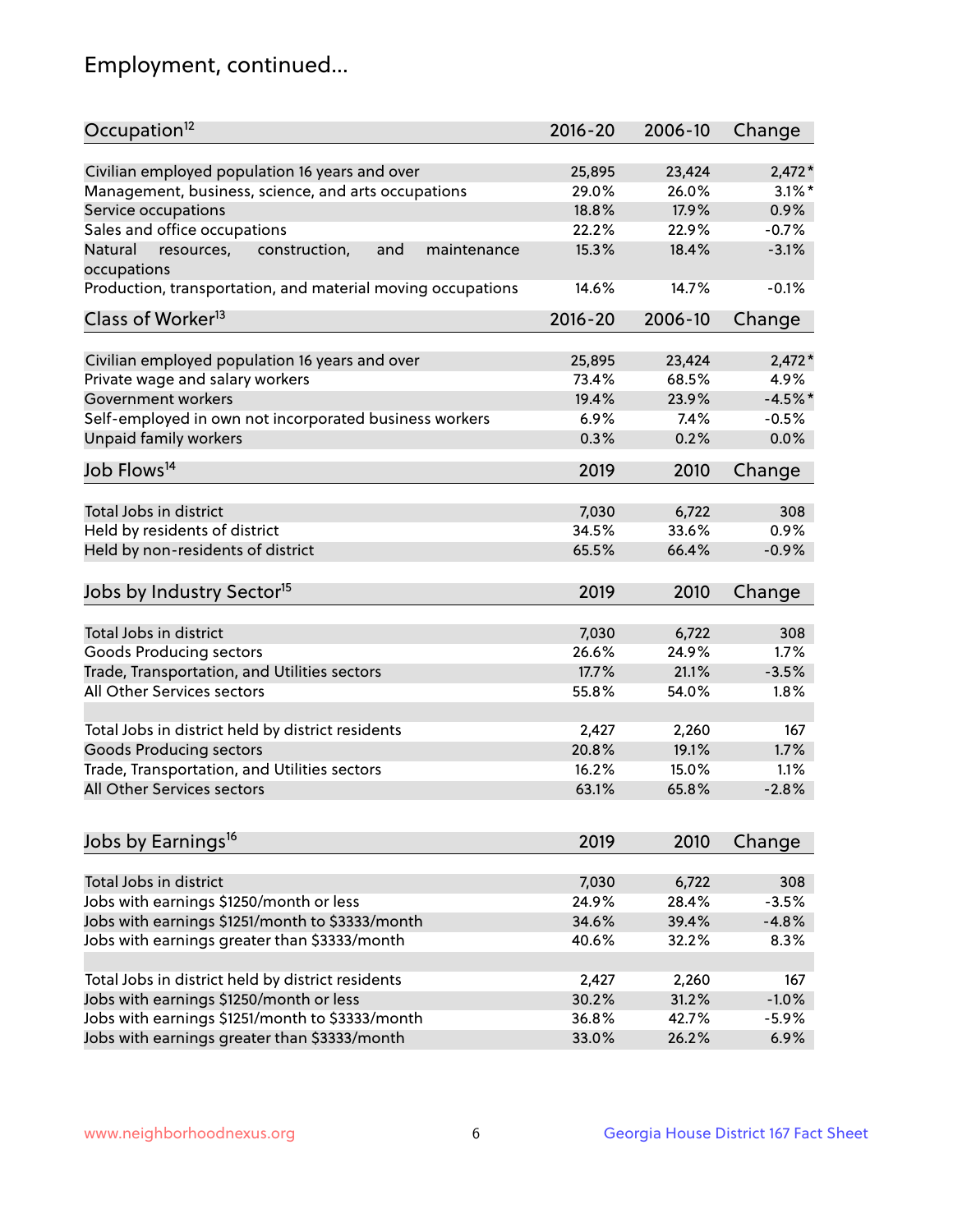## Employment, continued...

| Jobs by Age of Worker <sup>17</sup>               | 2019  | 2010  | Change  |
|---------------------------------------------------|-------|-------|---------|
|                                                   |       |       |         |
| Total Jobs in district                            | 7,030 | 6,722 | 308     |
| Jobs with workers age 29 or younger               | 20.2% | 21.5% | $-1.3%$ |
| Jobs with workers age 30 to 54                    | 54.1% | 58.7% | $-4.6%$ |
| Jobs with workers age 55 or older                 | 25.7% | 19.8% | 5.9%    |
|                                                   |       |       |         |
| Total Jobs in district held by district residents | 2,427 | 2,260 | 167     |
| Jobs with workers age 29 or younger               | 18.3% | 20.2% | $-1.8%$ |
| Jobs with workers age 30 to 54                    | 53.1% | 55.0% | $-1.9%$ |
| Jobs with workers age 55 or older                 | 28.6% | 24.8% | 3.8%    |
|                                                   |       |       |         |

#### Education

| School Enrollment <sup>18</sup>                | $2016 - 20$ | 2006-10 | Change    |
|------------------------------------------------|-------------|---------|-----------|
|                                                |             |         |           |
| Population 3 years and over enrolled in school | 16,486      | 15,156  | 1,330     |
| Nursery school, preschool                      | 6.9%        | 6.2%    | 0.7%      |
| Kindergarten                                   | 4.7%        | 5.4%    | $-0.8%$   |
| Elementary school (grades 1-8)                 | 49.8%       | 49.3%   | 0.5%      |
| High school (grades 9-12)                      | 20.6%       | 21.1%   | $-0.4%$   |
| College or graduate school                     | 18.0%       | 18.1%   | $-0.0%$   |
| Educational Attainment <sup>19</sup>           | $2016 - 20$ | 2006-10 | Change    |
|                                                |             |         |           |
| Population 25 years and over                   | 43,017      | 34,855  | $8,162*$  |
| Less than 9th grade                            | 3.2%        | 5.5%    | $-2.3%$   |
| 9th to 12th grade, no diploma                  | 10.1%       | 13.6%   | $-3.5%$ * |
| High school graduate (includes equivalency)    | 36.9%       | 37.2%   | $-0.3%$   |
| Some college, no degree                        | 24.2%       | 22.5%   | 1.8%      |
| Associate's degree                             | 7.7%        | 6.2%    | $1.5\%$ * |
| Bachelor's degree                              | 10.7%       | 9.7%    | $0.9\%$   |
| Graduate or professional degree                | 7.2%        | 5.3%    | $1.9\%$   |
|                                                |             |         |           |
| Percent high school graduate or higher         | 86.7%       | 80.9%   | $5.8\%$ * |
| Percent bachelor's degree or higher            | 17.9%       | 15.0%   | 2.9%      |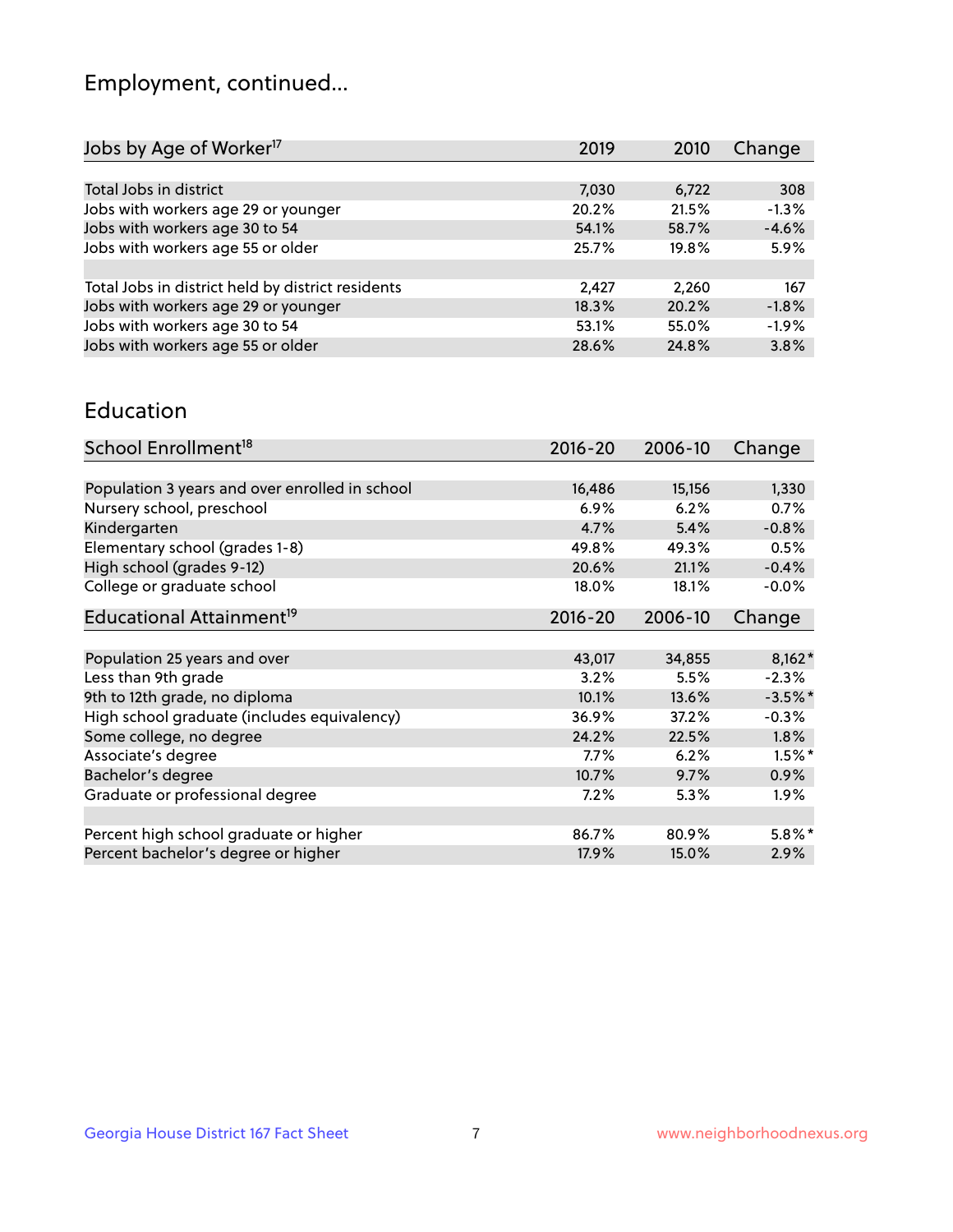## Housing

| Households by Type <sup>20</sup>                     | 2016-20     | 2006-10 | Change     |
|------------------------------------------------------|-------------|---------|------------|
|                                                      |             |         |            |
| <b>Total households</b>                              | 23,586      | 20,745  | $2,841*$   |
| Family households (families)                         | 72.4%       | 72.9%   | $-0.5%$    |
| With own children under 18 years                     | 29.8%       | 34.6%   | $-4.8\%$ * |
| Married-couple family                                | 52.7%       | 55.0%   | $-2.3%$    |
| With own children of the householder under 18 years  | 20.8%       | 23.0%   | $-2.2%$    |
| Male householder, no wife present, family            | 4.9%        | 4.0%    | 0.9%       |
| With own children of the householder under 18 years  | 1.9%        | 2.2%    | $-0.3%$    |
| Female householder, no husband present, family       | 14.8%       | 13.9%   | 0.9%       |
| With own children of the householder under 18 years  | 7.1%        | 9.5%    | $-2.4\%$   |
| Nonfamily households                                 | 27.6%       | 27.1%   | 0.5%       |
| Householder living alone                             | 23.9%       | 22.7%   | 1.2%       |
| 65 years and over                                    | 8.9%        | 8.4%    | 0.5%       |
| Households with one or more people under 18 years    | 34.8%       | 39.1%   | $-4.4\%$ * |
| Households with one or more people 65 years and over | 29.2%       | 21.6%   | $7.6\%$ *  |
| Average household size                               | 2.75        | 2.72    | $0.02*$    |
| Average family size                                  | 3.20        | 3.21    | $-0.01$    |
|                                                      |             |         |            |
| Housing Occupancy <sup>21</sup>                      | $2016 - 20$ | 2006-10 | Change     |
| Total housing units                                  | 29,394      | 26,263  | $3,131*$   |
| Occupied housing units                               | 80.2%       | 79.0%   | 1.3%       |
| Vacant housing units                                 | 19.8%       | 21.0%   | $-1.3%$    |
|                                                      |             |         |            |
| Homeowner vacancy rate                               | 1.0         | 2.7     | $-1.7$     |
| Rental vacancy rate                                  | 6.2         | 7.1     | $-0.9$     |
| Units in Structure <sup>22</sup>                     | 2016-20     | 2006-10 | Change     |
|                                                      |             |         |            |
| Total housing units                                  | 29,394      | 26,263  | $3,131*$   |
| 1-unit, detached                                     | 56.9%       | 50.8%   | $6.2%$ *   |
| 1-unit, attached                                     | 2.8%        | 2.3%    | 0.5%       |
| 2 units                                              | 1.7%        | 1.4%    | 0.2%       |
| 3 or 4 units                                         | 3.5%        | 4.3%    | $-0.8%$    |
| 5 to 9 units                                         | 1.8%        | 1.2%    | 0.6%       |
| 10 to 19 units                                       | 1.6%        | 0.8%    | 0.8%       |
| 20 or more units                                     | 0.9%        | 0.5%    | 0.4%       |
| Mobile home                                          | 30.7%       | 38.7%   | $-8.0\%$ * |
| Boat, RV, van, etc.                                  | 0.1%        | 0.0%    | 0.1%       |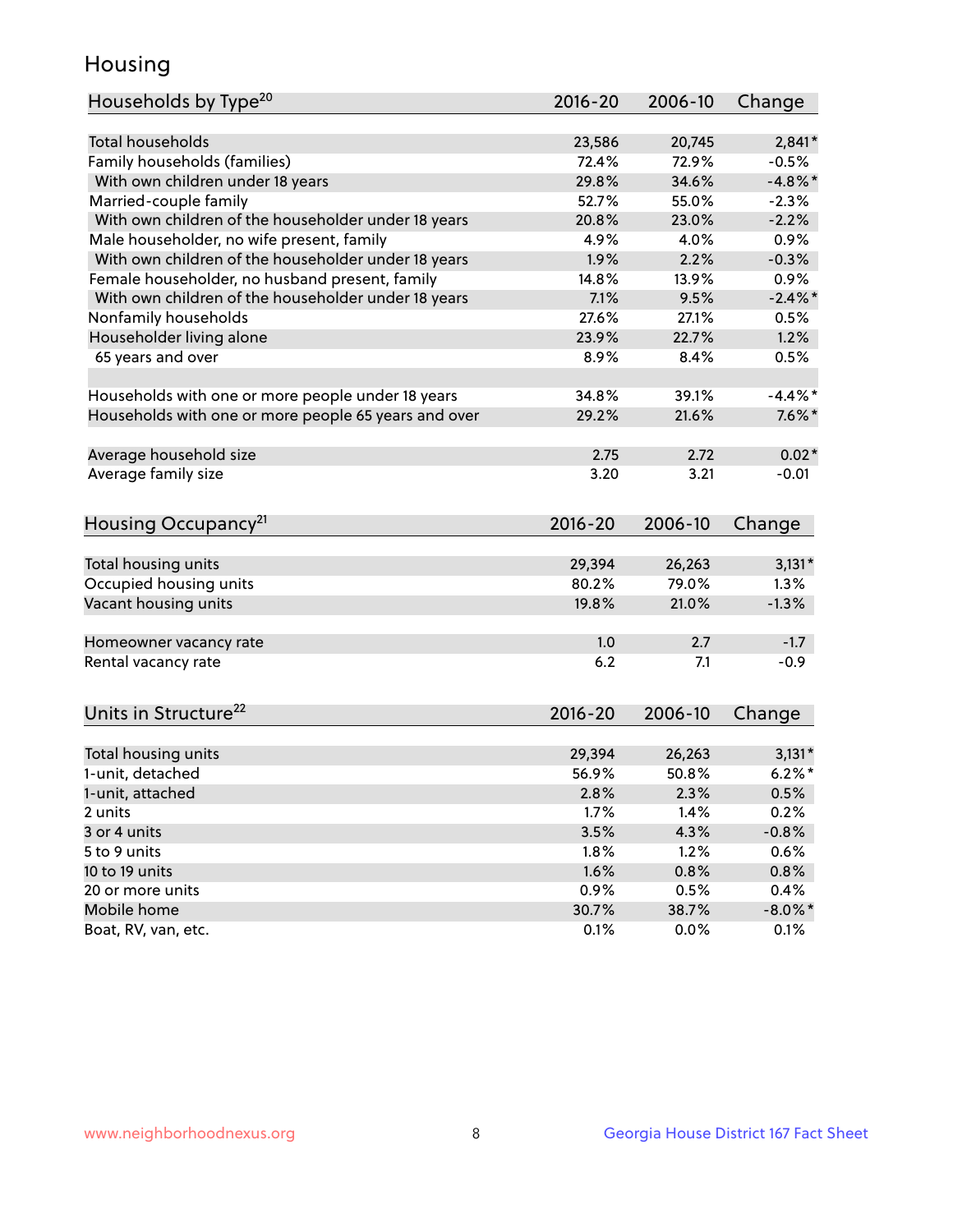## Housing, Continued...

| Year Structure Built <sup>23</sup>                    | 2016-20         | 2006-10         | Change              |
|-------------------------------------------------------|-----------------|-----------------|---------------------|
| Total housing units                                   | 29,394          | 26,263          | $3,131*$            |
| Built 2014 or later                                   | 3.6%            | (X)             | (X)                 |
| Built 2010 to 2013                                    | 6.0%            | (X)             | (X)                 |
| Built 2000 to 2009                                    | 25.7%           | 23.2%           | 2.5%                |
| Built 1990 to 1999                                    | 25.0%           | 28.3%           | $-3.3\%$ *          |
| Built 1980 to 1989                                    | 12.4%           | 17.5%           | $-5.1\%$ *          |
| Built 1970 to 1979                                    | 10.4%           | 14.4%           | $-4.0\%$ *          |
| Built 1960 to 1969                                    | 7.3%            | 7.5%            | $-0.2%$             |
| Built 1950 to 1959                                    | 3.9%            | 3.9%            | $-0.0%$             |
| Built 1940 to 1949                                    | 3.0%            | 2.0%            | 1.0%                |
| Built 1939 or earlier                                 | 2.6%            | 3.2%            | $-0.6%$             |
| Housing Tenure <sup>24</sup>                          | $2016 - 20$     | 2006-10         | Change              |
|                                                       |                 |                 |                     |
| Occupied housing units                                | 23,586          | 20,745          | $2,841*$            |
| Owner-occupied                                        | 69.2%           | 66.3%           | 2.9%                |
| Renter-occupied                                       | 30.8%           | 33.7%           | $-2.9%$             |
| Average household size of owner-occupied unit         | 2.72            | 2.61            | $0.11*$             |
| Average household size of renter-occupied unit        | 2.81            | 2.93            | $-0.13*$            |
| Residence 1 Year Ago <sup>25</sup>                    | $2016 - 20$     | 2006-10         | Change              |
| Population 1 year and over                            | 65,411          | 55,966          | $9,445*$            |
| Same house                                            | 82.9%           | 78.6%           | $4.3\%$ *           |
| Different house in the U.S.                           | 16.5%           | 19.7%           | $-3.2%$             |
| Same county                                           | 7.0%            | 7.5%            | $-0.5%$             |
| Different county                                      | 9.5%            | 12.2%           | $-2.7\%$ *          |
| Same state                                            | 5.1%            | 6.1%            | $-1.0%$             |
| Different state                                       | 4.4%            | 6.2%            | $-1.7%$             |
| Abroad                                                | 0.6%            | 1.6%            | $-1.1\%$ *          |
| Value of Housing Unit <sup>26</sup>                   | $2016 - 20$     | 2006-10         | Change              |
| Owner-occupied units                                  | 16,323          | 13,749          | $2,575*$            |
| Less than \$50,000                                    | 14.1%           | 24.5%           | $-10.4\%$ *         |
| \$50,000 to \$99,999                                  | 17.7%           | 21.2%           | $-3.5%$             |
| \$100,000 to \$149,999                                | 16.0%           | 14.6%           | 1.4%                |
| \$150,000 to \$199,999                                | 20.2%           | 12.5%           | $7.7\%$ *           |
| \$200,000 to \$299,999                                | 21.6%           | 12.4%           | $9.2\%$ *           |
| \$300,000 to \$499,999                                | 6.7%            | 10.7%           | $-4.0%$             |
| \$500,000 to \$999,999                                | 2.6%            | 2.8%            | $-0.3%$             |
| \$1,000,000 or more                                   | 1.0%            | 1.2%            | $-0.2%$             |
| Median (dollars)                                      | 154,940         | 112,803         | 42,137*             |
| Mortgage Status <sup>27</sup>                         | $2016 - 20$     | 2006-10         | Change              |
|                                                       |                 |                 |                     |
| Owner-occupied units<br>Housing units with a mortgage | 16,323<br>58.3% | 13,749<br>62.2% | $2,575*$<br>$-3.9%$ |
|                                                       |                 |                 |                     |
| Housing units without a mortgage                      | 41.7%           | 37.8%           | 3.9%                |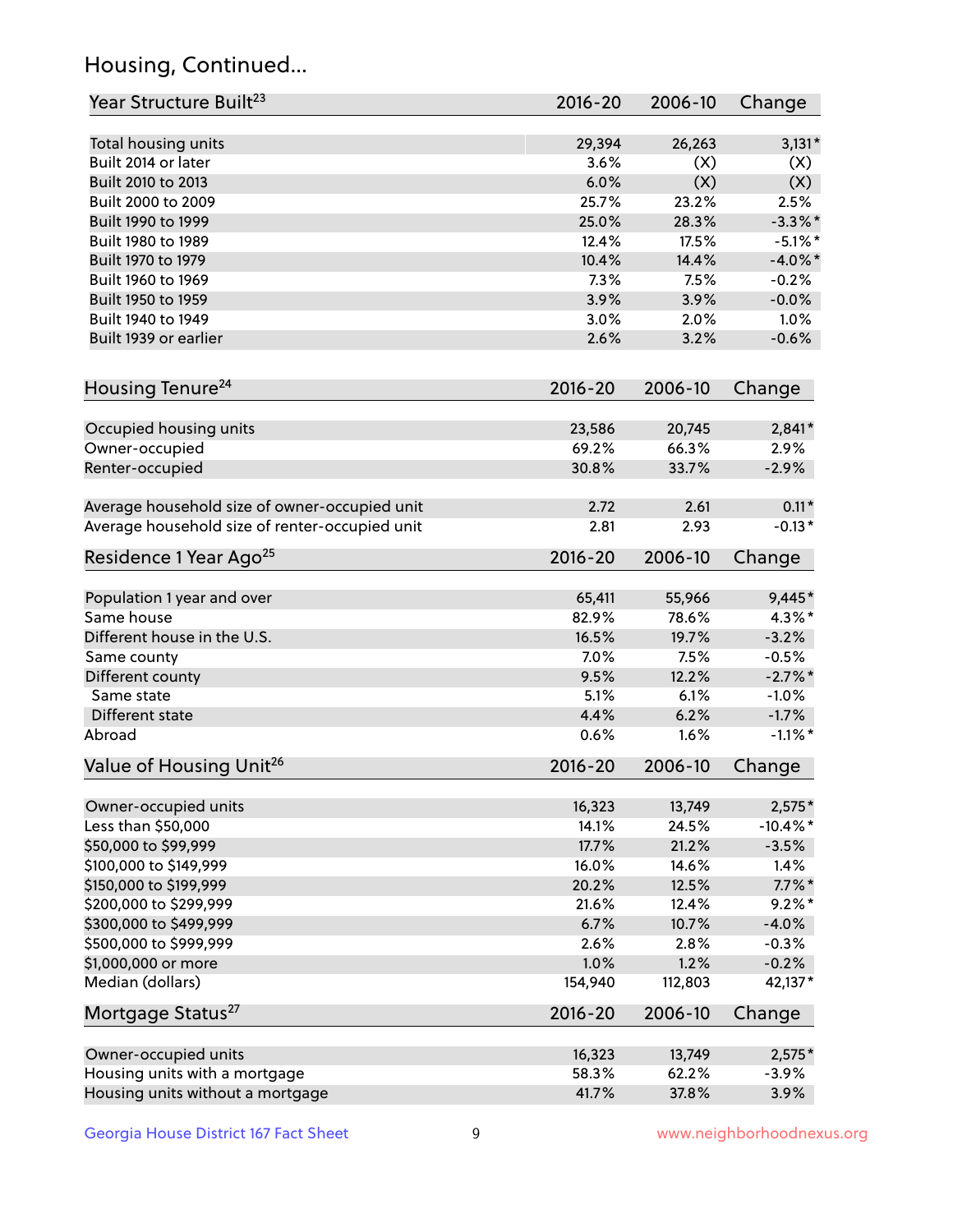## Housing, Continued...

| Selected Monthly Owner Costs <sup>28</sup>                                            | 2016-20 | 2006-10 | Change      |
|---------------------------------------------------------------------------------------|---------|---------|-------------|
| Housing units with a mortgage                                                         | 9,514   | 8,551   | $962*$      |
| Less than \$300                                                                       | 0.2%    | 0.2%    | $-0.0\%$    |
| \$300 to \$499                                                                        | 1.3%    | 5.9%    | $-4.6%$     |
| \$500 to \$999                                                                        | 27.6%   | 39.9%   | $-12.3\%$ * |
| \$1,000 to \$1,499                                                                    | 36.5%   | 29.8%   | $6.7\%$ *   |
| \$1,500 to \$1,999                                                                    | 21.2%   | 12.7%   | $8.5\%$ *   |
| \$2,000 to \$2,999                                                                    | 11.4%   | 9.4%    | 2.0%        |
| \$3,000 or more                                                                       | 1.7%    | 2.0%    | $-0.3%$     |
| Median (dollars)                                                                      | 1,261   | 1,054   | $207*$      |
| Housing units without a mortgage                                                      | 6,810   | 5,197   | $1,612*$    |
| Less than \$150                                                                       | 5.2%    | 9.1%    | $-3.9%$     |
| \$150 to \$249                                                                        | 15.0%   | 25.1%   | $-10.1\%$ * |
| \$250 to \$349                                                                        | 30.3%   | 29.4%   | 0.9%        |
| \$350 to \$499                                                                        | 29.0%   | 23.0%   | 6.0%        |
| \$500 to \$699                                                                        | 14.7%   | 11.7%   | 2.9%        |
| \$700 or more                                                                         | 5.9%    | 1.7%    | 4.2%        |
| Median (dollars)                                                                      | 348     | 298     | $50*$       |
| Selected Monthly Owner Costs as a Percentage of<br>Household Income <sup>29</sup>     |         |         | Change      |
| Housing units with a mortgage (excluding units where<br>SMOCAPI cannot be computed)   | 9,460   | 8,539   | 920         |
| Less than 20.0 percent                                                                | 48.6%   | 40.8%   | $7.8\%$ *   |
| 20.0 to 24.9 percent                                                                  | 14.2%   | 17.5%   | $-3.2%$     |
| 25.0 to 29.9 percent                                                                  | 8.4%    | 9.4%    | $-1.0%$     |
| 30.0 to 34.9 percent                                                                  | 6.2%    | 7.7%    | $-1.5%$     |
| 35.0 percent or more                                                                  | 22.7%   | 24.6%   | $-2.0%$     |
| Not computed                                                                          | 54      | 12      | 42          |
| Housing unit without a mortgage (excluding units where<br>SMOCAPI cannot be computed) | 6,764   | 5,139   | $1,625*$    |
| Less than 10.0 percent                                                                | 51.2%   | 49.7%   | 1.5%        |
| 10.0 to 14.9 percent                                                                  | 19.7%   | 18.1%   | 1.6%        |
| 15.0 to 19.9 percent                                                                  | 9.4%    | 10.3%   | $-0.9%$     |
| 20.0 to 24.9 percent                                                                  | 5.9%    | 5.3%    | 0.6%        |
| 25.0 to 29.9 percent                                                                  | 5.0%    | 6.6%    | $-1.6%$     |
| 30.0 to 34.9 percent                                                                  | 2.5%    | 1.4%    | 1.1%        |
| 35.0 percent or more                                                                  | 6.4%    | 8.7%    | $-2.3%$     |
| Not computed                                                                          | 46      | 58      | $-12$       |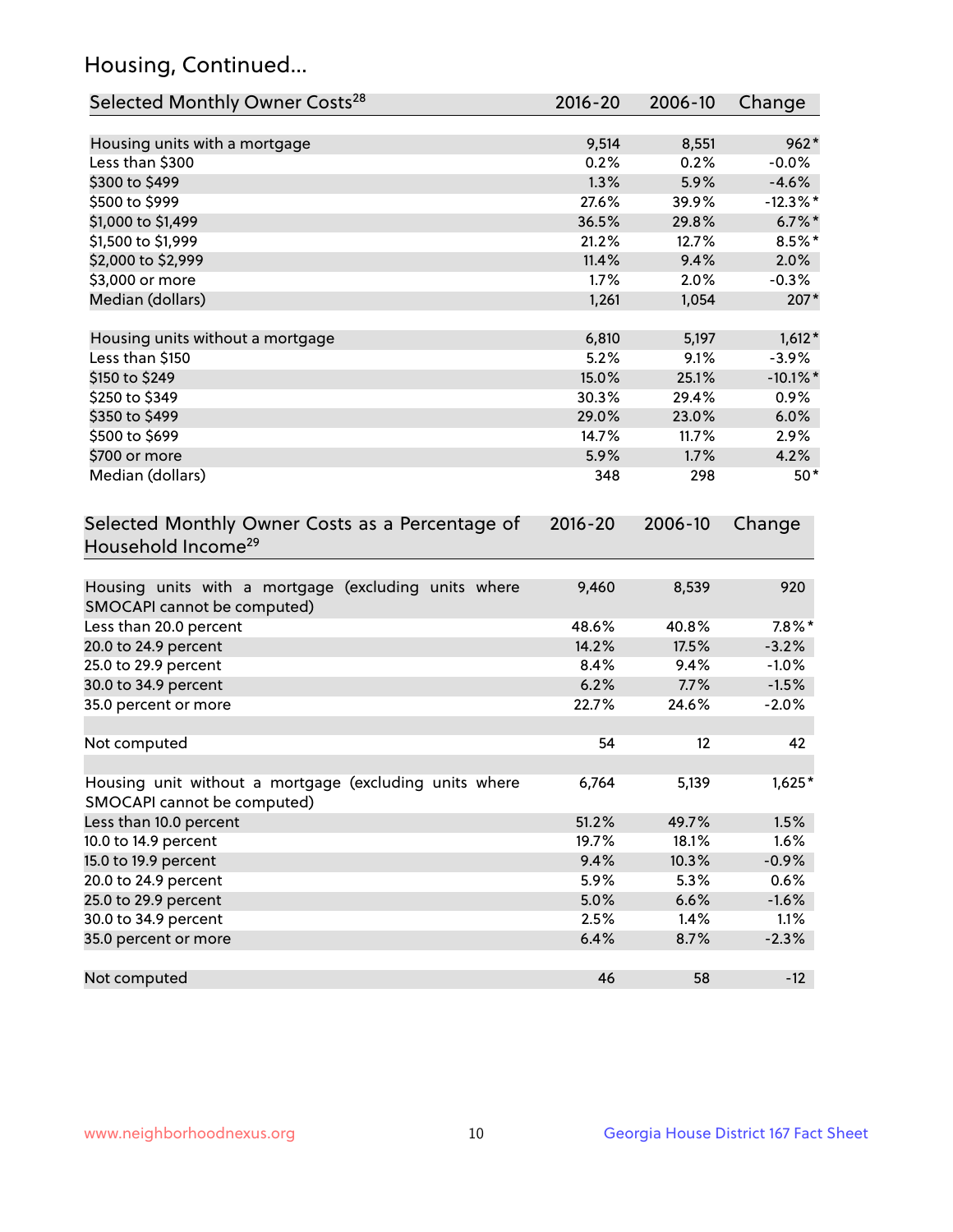## Housing, Continued...

| Gross Rent <sup>30</sup>   | 2016-20 | 2006-10 | Change     |
|----------------------------|---------|---------|------------|
|                            |         |         |            |
| Occupied units paying rent | 6,709   | 6,096   | 613        |
| Less than \$200            | 0.4%    | 1.3%    | $-0.9%$    |
| \$200 to \$499             | 8.4%    | 16.5%   | $-8.0\%$   |
| \$500 to \$749             | 23.9%   | 31.0%   | $-7.1%$    |
| \$750 to \$999             | 19.0%   | 31.2%   | $-12.2%$ * |
| \$1,000 to \$1,499         | 37.5%   | 18.6%   | 18.9%*     |
| \$1,500 to \$1,999         | 9.4%    | 1.2%    | $8.2\%$ *  |
| \$2,000 or more            | 1.4%    | 0.2%    | 1.2%       |
| Median (dollars)           | 973     | 822     | $151*$     |
|                            |         |         |            |
| No rent paid               | 553     | 900     | $-347*$    |

| Gross Rent as a Percentage of Household Income <sup>31</sup>                   | $2016 - 20$ | 2006-10 | Change     |
|--------------------------------------------------------------------------------|-------------|---------|------------|
|                                                                                |             |         |            |
| Occupied units paying rent (excluding units where GRAPI<br>cannot be computed) | 6,427       | 5,905   | 522        |
| Less than 15.0 percent                                                         | 12.0%       | 20.3%   | $-8.2\%$ * |
| 15.0 to 19.9 percent                                                           | 13.8%       | 15.2%   | $-1.4%$    |
| 20.0 to 24.9 percent                                                           | 12.3%       | $9.0\%$ | 3.3%       |
| 25.0 to 29.9 percent                                                           | 8.9%        | 10.5%   | $-1.6%$    |
| 30.0 to 34.9 percent                                                           | $10.0\%$    | 8.1%    | 1.9%       |
| 35.0 percent or more                                                           | 43.0%       | 36.9%   | 6.1%       |
|                                                                                |             |         |            |
| Not computed                                                                   | 835         | 1,092   | $-256$     |

## Transportation

| Commuting to Work <sup>32</sup>           | 2016-20 | 2006-10 | Change    |
|-------------------------------------------|---------|---------|-----------|
|                                           |         |         |           |
| Workers 16 years and over                 | 27,890  | 23,976  | $3,913*$  |
| Car, truck, or van - drove alone          | 81.1%   | 80.3%   | 0.8%      |
| Car, truck, or van - carpooled            | 10.7%   | 13.2%   | $-2.4%$   |
| Public transportation (excluding taxicab) | 0.3%    | 0.3%    | 0.0%      |
| Walked                                    | 1.3%    | 1.6%    | $-0.3%$   |
| Other means                               | $1.3\%$ | 2.0%    | $-0.7%$   |
| Worked at home                            | 5.2%    | 2.6%    | $2.6\%$ * |
|                                           |         |         |           |
| Mean travel time to work (minutes)        | 25.4    | 22.9    | $2.5*$    |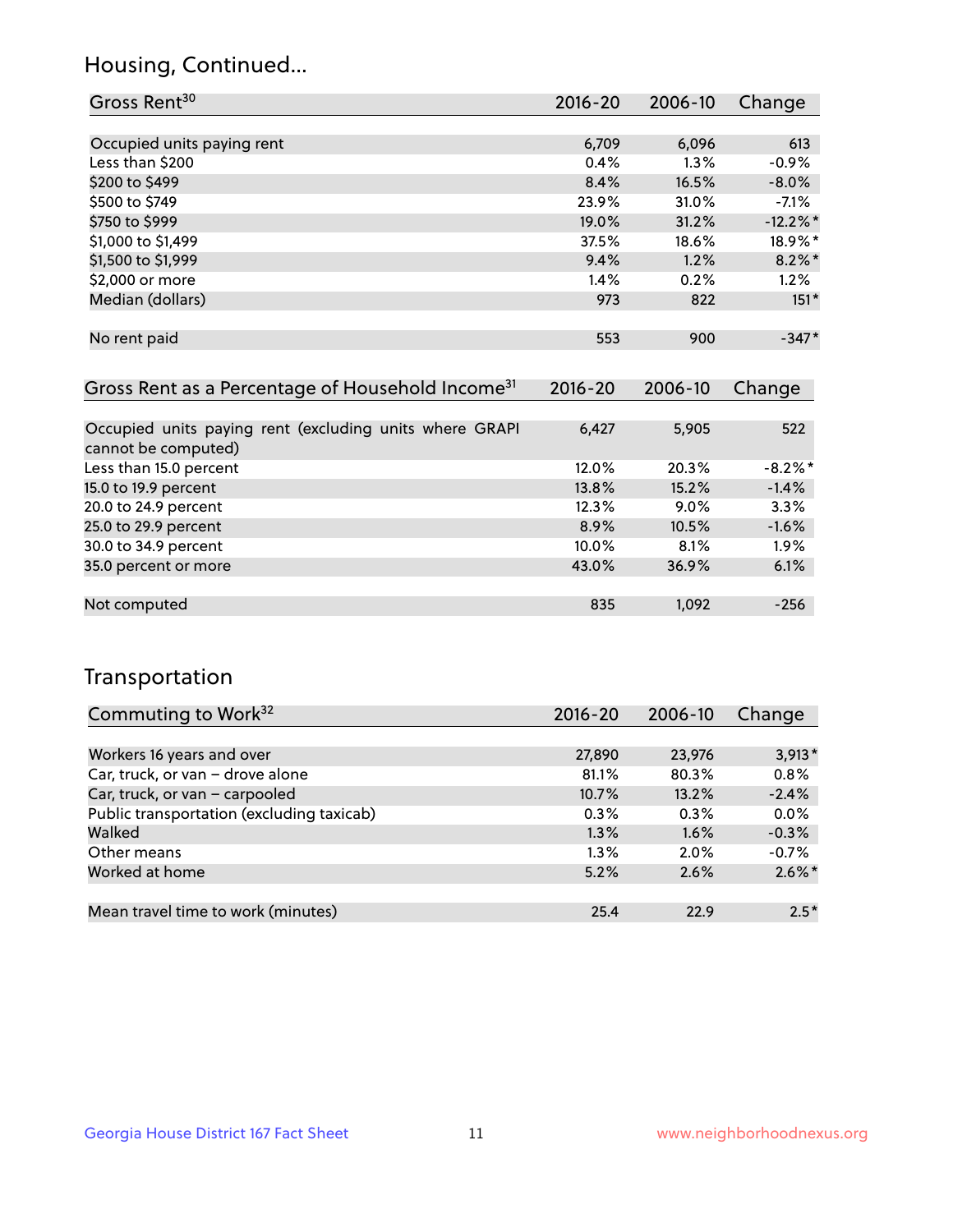## Transportation, Continued...

| Vehicles Available <sup>33</sup> | $2016 - 20$ | 2006-10 | Change     |
|----------------------------------|-------------|---------|------------|
|                                  |             |         |            |
| Occupied housing units           | 23,586      | 20,745  | $2,841*$   |
| No vehicles available            | 5.5%        | 4.3%    | 1.3%       |
| 1 vehicle available              | 29.4%       | 34.6%   | $-5.2\%$ * |
| 2 vehicles available             | 39.1%       | 39.1%   | $-0.0%$    |
| 3 or more vehicles available     | 26.0%       | 22.0%   | 4.0%       |

#### Health

| Health Insurance coverage <sup>34</sup>                 | 2016-20 |
|---------------------------------------------------------|---------|
|                                                         |         |
| Civilian Noninstitutionalized Population                | 63,734  |
| With health insurance coverage                          | 87.1%   |
| With private health insurance coverage                  | 64.9%   |
| With public health coverage                             | 34.2%   |
| No health insurance coverage                            | 12.9%   |
| Civilian Noninstitutionalized Population Under 19 years | 17,836  |
| No health insurance coverage                            | 6.3%    |
| Civilian Noninstitutionalized Population 19 to 64 years | 36,127  |
| In labor force:                                         | 25,339  |
| Employed:                                               | 23,653  |
| With health insurance coverage                          | 81.3%   |
| With private health insurance coverage                  | 77.9%   |
| With public coverage                                    | 6.2%    |
| No health insurance coverage                            | 18.7%   |
| Unemployed:                                             | 1,685   |
| With health insurance coverage                          | 67.2%   |
| With private health insurance coverage                  | 61.1%   |
| With public coverage                                    | 8.9%    |
| No health insurance coverage                            | 32.8%   |
| Not in labor force:                                     | 10,789  |
| With health insurance coverage                          | 80.5%   |
| With private health insurance coverage                  | 50.4%   |
| With public coverage                                    | 41.7%   |
| No health insurance coverage                            | 19.5%   |